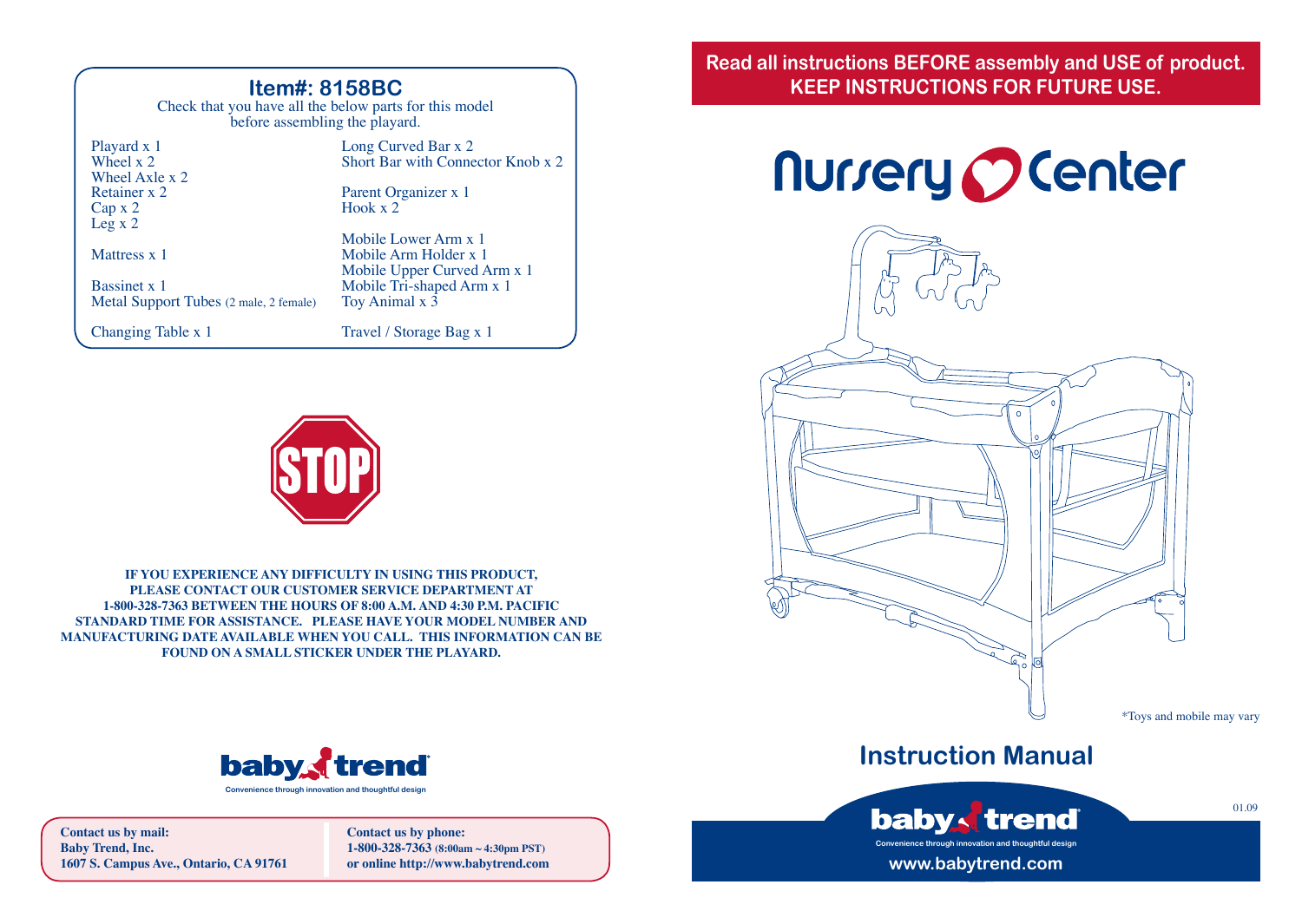# **WARNING WARNING**

# **WARNING: NEVER LEAVE INFANT IN PRODUCT WITH SIDES DOWN.**

**Infant may roll into space between pad and loose mesh side causing suffocation.**

# **WARNING:**

## **Infants can suffocate:**

- **In gaps between a mattress too small or too thick and product sides**
- **On soft bedding**

**Never add a mattress, pillow, comforter, or padding. Use only the mattress provided by manufacturer. Never use a water mattress with this product.**

**WARNING: See playard floor and side rails for warnings. WARNING: Failure to follow these warnings and the instructions could result in serious injury or death.**

- The playard, including side rails, must be fully erected prior to use. **Make sure latches are secure.**
- Strings can cause strangulation! **NEVER** place items with a string around a child's neck such as hood strings or pacifier cords. **NEVER** suspend strings over playard or attach strings to toys.
- Discontinue use of the product when child is able to climb out or has reached the height of 35 in. (890 mm) or weight of 30 lbs. (14 kgs), whichever comes first.
- When child is able to pull to standing position, remove bumper pads, large toys and other objects that could serve as steps for climbing out.
- **NEVER** place product near a window where cords from blinds or draps can strangle a child.
- Always provide the supervision necessary for the continued safety of your child. When used for playing, **NEVER** leave child unattended.
- To reduce the risk of SIDS, pediatricians recommend healthy infants be placed on their back to sleep, unless otherwise advised by your physician.
- **NEVER** use this product if there are any loose or missing fasteners, loose joints, broken parts, or torn mesh/fabric. Check before assembly and periodically during use. Contact Baby Trend Customer Service at 1-800-328-7363 for replacement parts, repair or instructions. **NEVER** substitute parts.
- **NEVER** leave child in product with sides lowered. Be sure sides are in raised and locked position whenever child is in product.
- **NEVER** use plastic shipping bags or other plastic film as mattress covers not sold and intended for that purpose. They can cause suffocation.
- This product is not intended for commercial use.

### **MAINTENANCE AND CLEANING INSTRUCTIONS**:

Use only household mild soap and warm water. **DO NOT USE BLEACH. DO NOT MACHINE WASH.**

> *If you experience any difficulty with the use of our product or have a question regarding these instructions, please contact our Customer Service Department at 1-800-328-7363 between the hours of 8:00 a.m. and 4:30 p.m. (PST). Please do not return the product to the store as once it is returned it cannot be re-sold and the materials and energy used to make it are wasted.*

**Contact us by mail: Baby Trend, Inc. 1607 S. Campus Ave., Ontario, CA 91761** **Contact us by phone: 1-800-328-7363 (8:00am ~ 4:30pm PST) or online http://www.babytrend.com**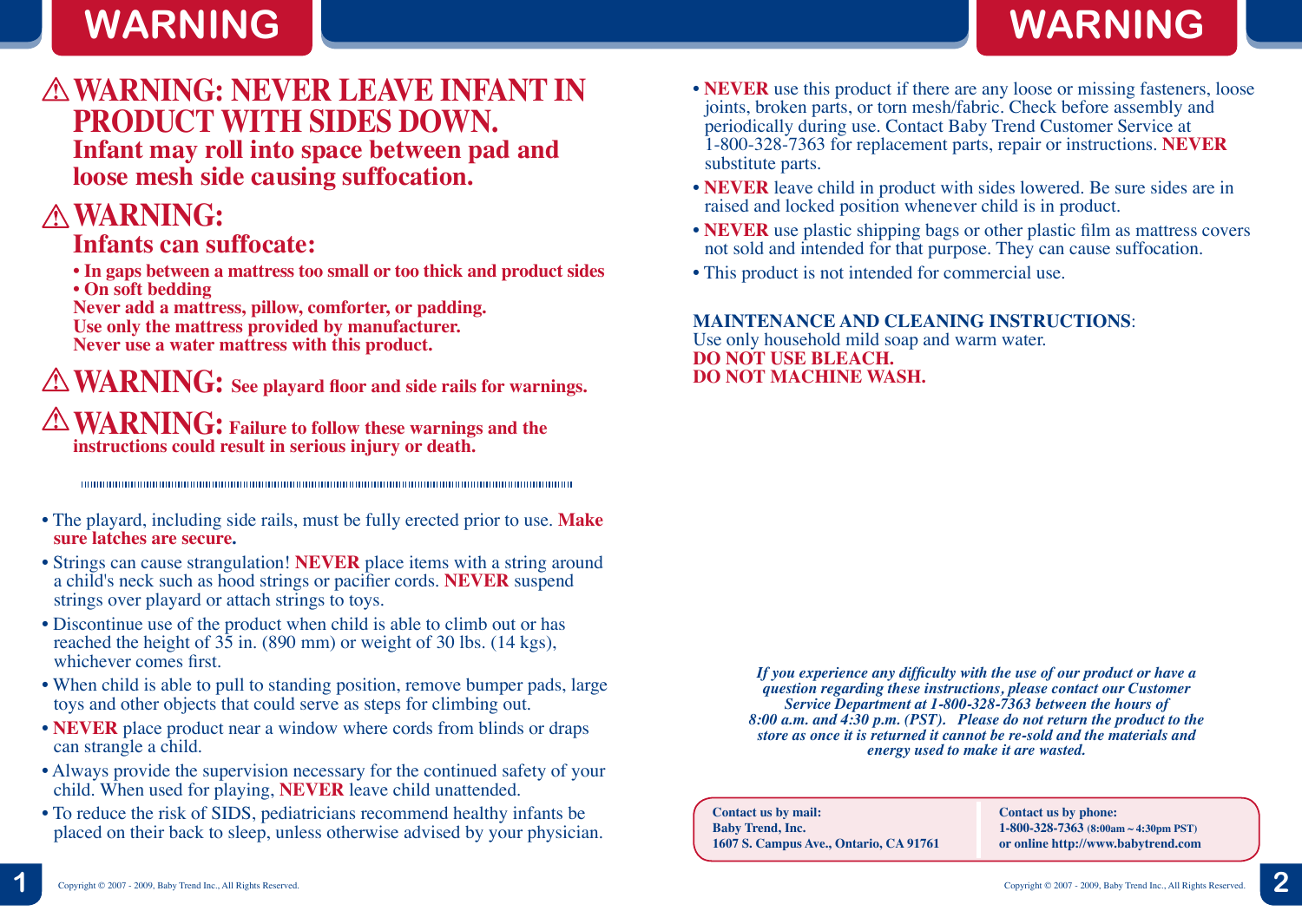# **PARTS ASSEMBLY**

This model may not include some features shown below. Check the parts list to make sure you have all the parts for this model before assembling the playard.

 $\circledcirc$ 

 $\overline{O}O$ 







Metal Support Tubes (2 male, 2 female)





Parent Organizer\*







Fixed Mobile\*

**IMPORTANT! To ensure safe operation of your playard, please follow these instructions carefully. Please keep these instructions for future reference.**

**IMPORTANT! Before assembly and each use, inspect this product for damaged hardware, loose joints, missing parts or sharp edges. NEVER use if any parts are mssing or broken.**

**IMPORTANT! Adult assembly is required.**

Wheel Axle (2)

 $\theta$   $\theta$ 

Retainer (2)

 $\odot$   $\odot$ 

Wheel (2)

## **TO ASSEMBLE PLAYARD**





 $\overline{O}$  $Cap(2)$ 

### **ATTENTION:**

Playard must be fully assembled and securely locked before installing or using other accessories.

- 1. Unzip bag and remove Playard frame (Fig. 1). Undo the three (3) Fasten straps and set the Mattress aside (Fig. 2).
- 2. Turn the Playard upside down.



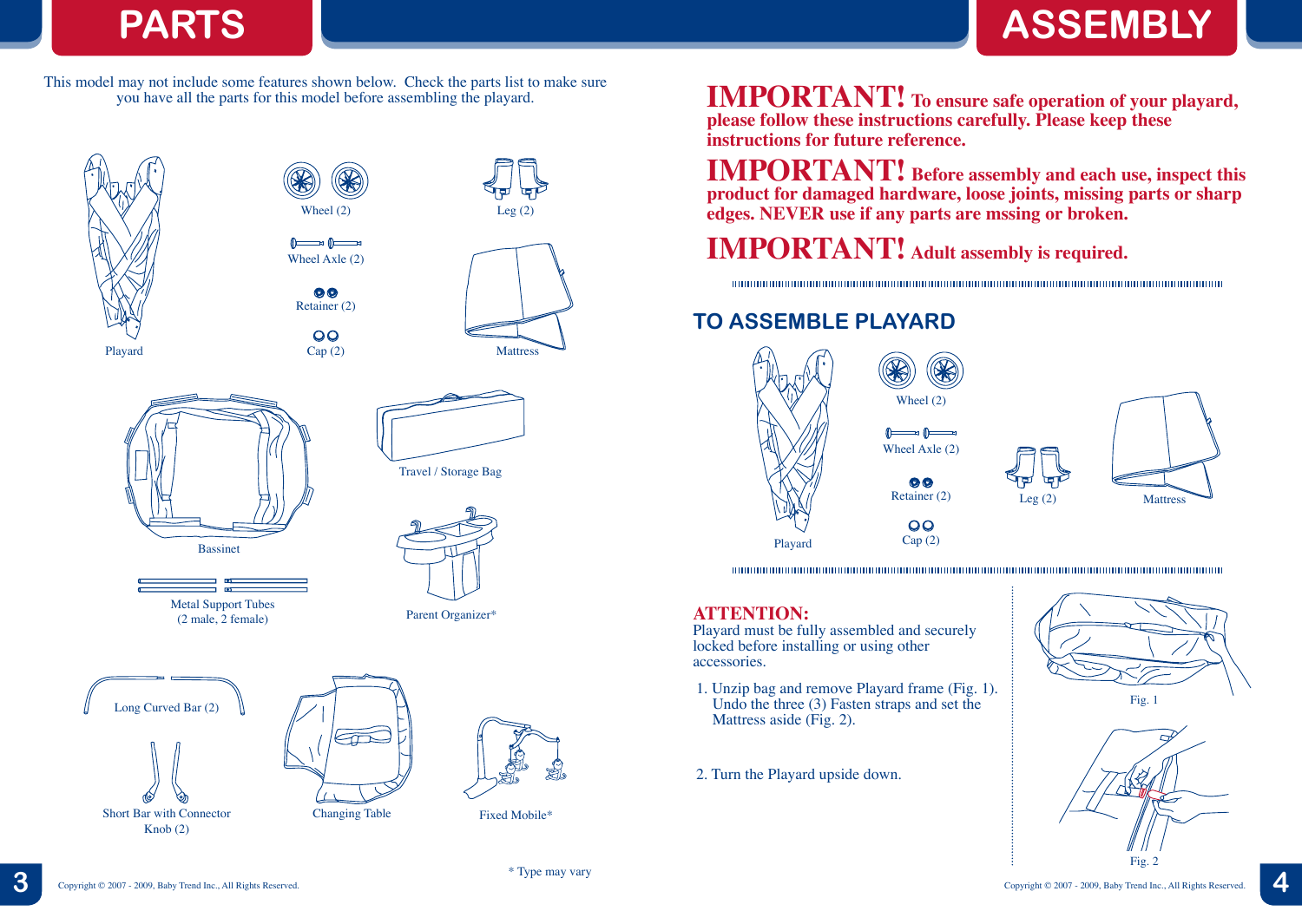# **ASSEMBLY ASSEMBLY**









**ATTENTION:** Some playard maybe fully assemble. If so, skip to step 5.

3. Attach the Legs to the Playard by pushing each Leg into the bottom of the leg mount until both sides snap firmly into place (Fig. 3).

**IMPORTANT:** Check that each Leg is securely attached before use.

4. Attach the Wheels to the Playard using the axles, retainers and caps provided. Align each Wheel and insert axle through the center (Fig. 4). Secure by pushing the retainer over the end of the axle until it snaps into place (Fig.5). Finish by pushing the cap over the end of the axle and retainer until it snaps into place (Fig. 5).

**IMPORTANT:** Check that each Wheel is securely attached before use.

NOTE: To operate the brakes on the Wheels, press downward on the brake levers. To release, lift upward on the lever (Fig. 6)

5. Turn the Playard right side up and keep the Legs and Wheels close together. Stretch out top of Playard and pull up one side at a time of each of the top rails until each latch "Clicks" and locks securely into place (Fig. 7).

NOTE: The best way to lock the rail(s) is to hold one hand on each side and pull up sharply. (DO NOT pull from the middle where the latch release is located).

**IMPORTANT:** The handle located in the center of the Playard floor MUST remain raised (Approx. 45.7 cm or 18 inches) while locking the side rails in place. If the center is not raised the rails will NOT lock.

If you experience difficulty and one side of the rail will lock but the other side will not then, unlock the rail by squeezing the release in the center and try again. If you still have difficulty, contact our Customer Service Center at 1-800-328-7363 or visit us online at www.babytrend.com.

6. Once all four (4) top rails are locked in place, push down on the center handle (Fig. 8). The center mechanism will rotate clockwise 90 degrees and automatically lock in place.

**IMPORTANT:** Test each top rail by pushing down slightly to confirm each is rigid and locked securely in place before use (Fig.9).

### **ATTENTION:**

To use as a bassinet, skip to page 9 for bassinet installation instructions.

7. Place the Mattress on the floor of the Playard with the padded side facing up (Fig. 10)

8. Feed the three (3) hook and loop straps located on the underside of the Mattress through the slots in the floor of each end of the Playard (Fig. 11). Fasten the hook and loop straps to the underside of the Playard floor to prevent the Mattress from moving (Fig. 12).

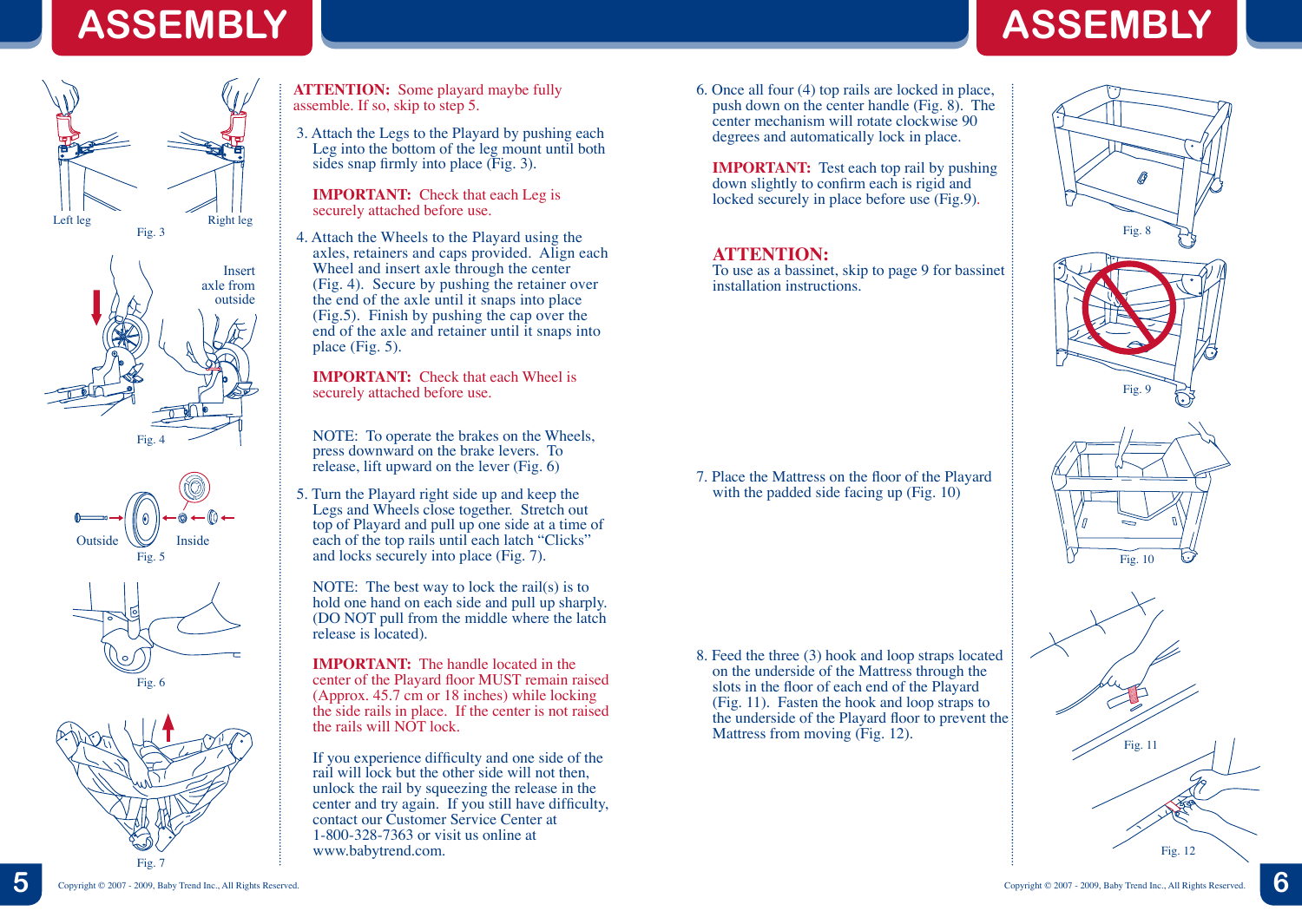



Fig. 13





Fig. 15





# **FOLDING PLAYARD**

- 1. Undo the three (3) hooks and loop straps holding the Mattress from underneath the Playard floor or remove the Mattress for the Bassinet and set aside.
- 2. Grasp the center handle, push down and rotate the handle counter-clockwise 90 degrees and lift upward until the handle is as high as the top rails (Fig. 13). Gather the Legs and Wheels together towards the center as close as possible so that they nearly touch (Fig. 14).

NOTE: The top rails of the Playard are sill in the "Locked" position.

3. Locate the rail release lever in the center and bottom side of each rail. Lift slightly while squeezing the lever until the rail "Clicks" and releases. Push down each side of the rail while still holding the release lever until both sides are down. Repeat for all remaining sides (Fig. 15).

NOTE: If the top rail(s) do not release completely, **DO NOT FORCE!** Check the floor of the Playard to make sure all the bottom rails are unlocked and make sure the middle handle is pulled up and has not fallen back down. If so, repeat step #3.

- 4. Gather four (4) corners and center all together tightly (Fig. 16).
- 5. Wrap Mattress around Playard frame with padded side facing inward.
- 6. Secure the three (3) hook and loop straps by feeding them through the loops on the end of the Mattress and folding them back onto themselves (Fig. 17).
- 7. Place folded Playard into carry bag so that the handle comes through the opening between each side of the zipper.

# **ACCESSORIES**

**WARNING: Failure to follow these warnings and the instructions could result in serious injury or death.**

**FALL HAZARD: To help prevent falls, do not use this product when the infant begins to push up on hands and knees or has reached the height of 25 in. (635 mm), weight of 15 lbs. (6.8 kgs) or 4 months old, whichever comes first.**

# **SUFFOCATION HAZARD: Infants can suffocate**

**• In gaps between an extra pad and sides of the bassinet/cradle • On soft bedding**

**Never add a mattress, pillow, comforter, or padding. Use only the pad provided by manufacturer. Never use a water mattress with this product.**

- To reduce the risk of **SIDS**, pediatricians recommend healthy infants be placed on their back to sleep, unless otherwise advised by your physician.
- The playard, including side rails, must be fully erected prior to use. **Make sure each latche is secure.**<br>• Strings can cause strangulation! **NEVER** place items with a string around
- a child's neck such as hood strings or pacifier cords. **NEVER** suspend strings over bassinet or attach strings to toys.
- Discontinue use of the bassinet or the changing table when child begins to push up on hands and knees or has reached the height of 25 in. (635 mm), weight of 15 lbs. (6.8 kgs) or 4 months old, whichever comes first.
- **NEVER** place product near a window where cords from blinds or drapes can strangle a child.
- Always provide the supervision necessary for the continued safety of your child. **NEVER** leave child unattended.
- **NEVER** use plastic shipping bags or other plastic film as mattress covers not sold and intended for that purpose. They can cause suffocation.
- Use bassinet with only one child at at time.
- **NEVER** place a child under the bassinet.
- **NEVER** store the bassinet in the playard while in use.
- 
- The bassinet must be fully assembled and installed before using.<br>• STRANGULATION HAZARD: NEVER leave the changing table in place when the child is in the bassinet or the playard. Always flip changing table down while not in use.
- To prevent your child from falls and other injuries, always use safety belt when child is on the changing table, always stay within arm's reach of your child when using the changing table.
- To help prevent heat build-up inside the playard and to avoid overheating your child, when using the bassinet **NEVER** use an outdoor canopy.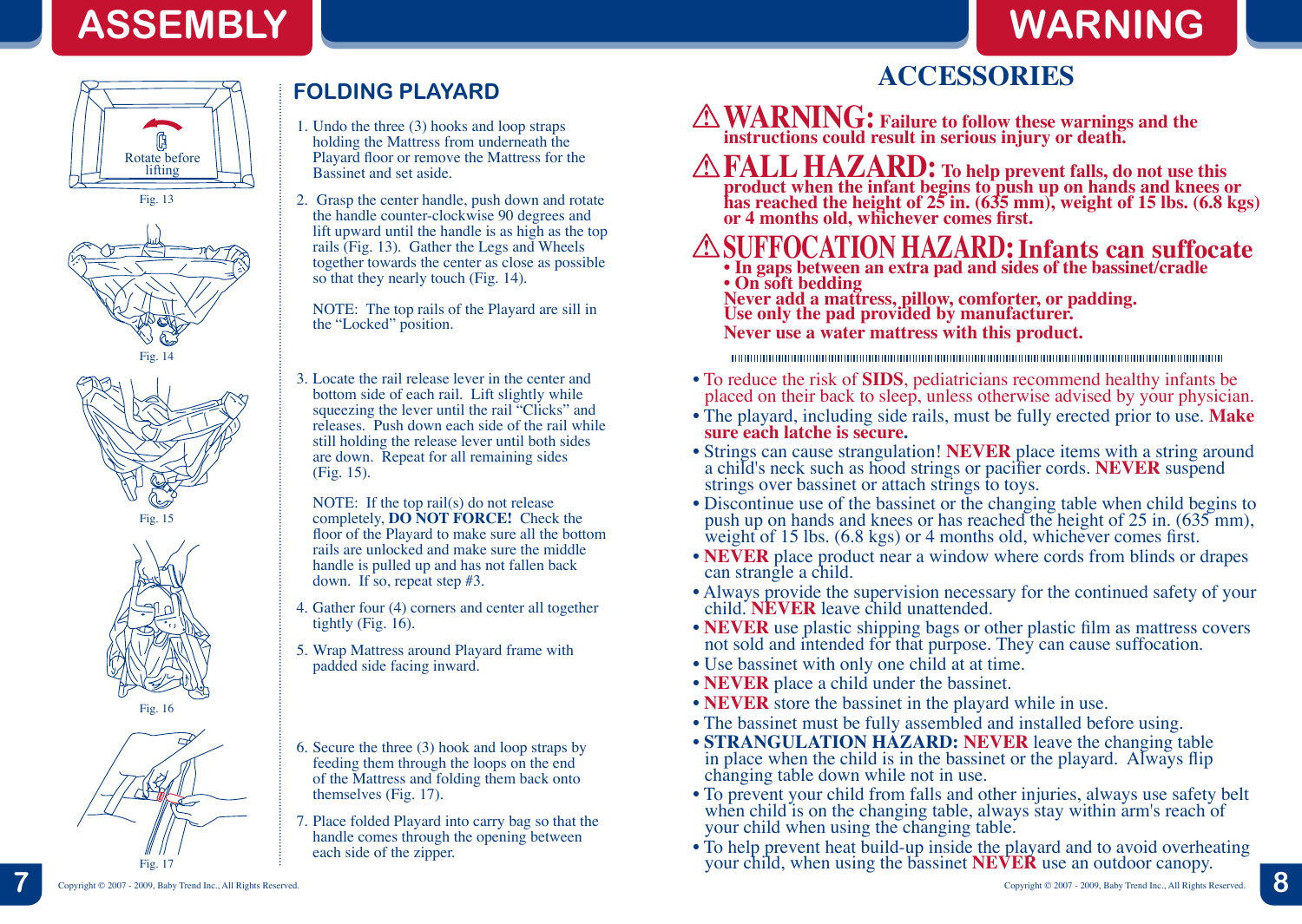# **ASSEMBLY**

# **ASSEMBLY**

## **TO ASSEMBLE BASSINET**















### **ATTENTION:**

Playard must be fully assembled and securely locked before installing or using the bassinet feature. (See To Assemble Playard section)

You will need to remove the mattress from the bottom of the Playard to use inside your Bassinet.

- 1. Position the Bassinet over and down into the fully assembled Playard. Secure in place by pushing down firmly on each plastic support clip until all are snapped into place (Fig. 18).
- 2. Assemble Mattress Support Tubes (if equipped; otherwise, skip to step 4) by inserting the two (2) male tubes into the two (2) female tubes (Fig. 19).
- 3. Insert both, assembled, Mattress Support Tubes into the loops provided on the bottom of the Bassinet (Fig. 20).
- 4. Place the Mattress into the Bassinet with the padded side facing upward (Fig. 21)
- NOTE: Fasten tabs underneath the Mattress secure it in place.

## **TO REMOVE BASSINET**

- 1. Remove Mattress from Bassinet.
- 2. Remove Canopy.
- 3. Unsnap all clips and lift Bassinet.

## **TO ASSEMBLE CHANGING TABLE**



### 

### **WARNING FALL HAZARD: To prevent death or serious injury, always keep child within arm's reach.**

**Always use restraint belt to prevent falls, see page 15 for details.**

### Contents:

- (a) 2 Long Curved Bars
- (b) 2 Short Bar with Connector Knobs
- (c) 1 Changing Table

### **ATTENTION:**

Playard must be fully assembled and securely locked before installing or using the changing table feature. (See To Assemble Playard section)

- 1. Connect the two (2) Long Curved Bars together (Fig. 22).
- 2. Insert the assembled curved bars into the Changing Table fabric (Fig. 23) Slide the Curved Bars around inside sleeve of the Changing Table.
- 3. Connect the two (2) Short Bars to each end of the Long Curved Bar (Fig. 24) Make sure that the knobs are both facing down and the same direction on each end. (Fig. 25)







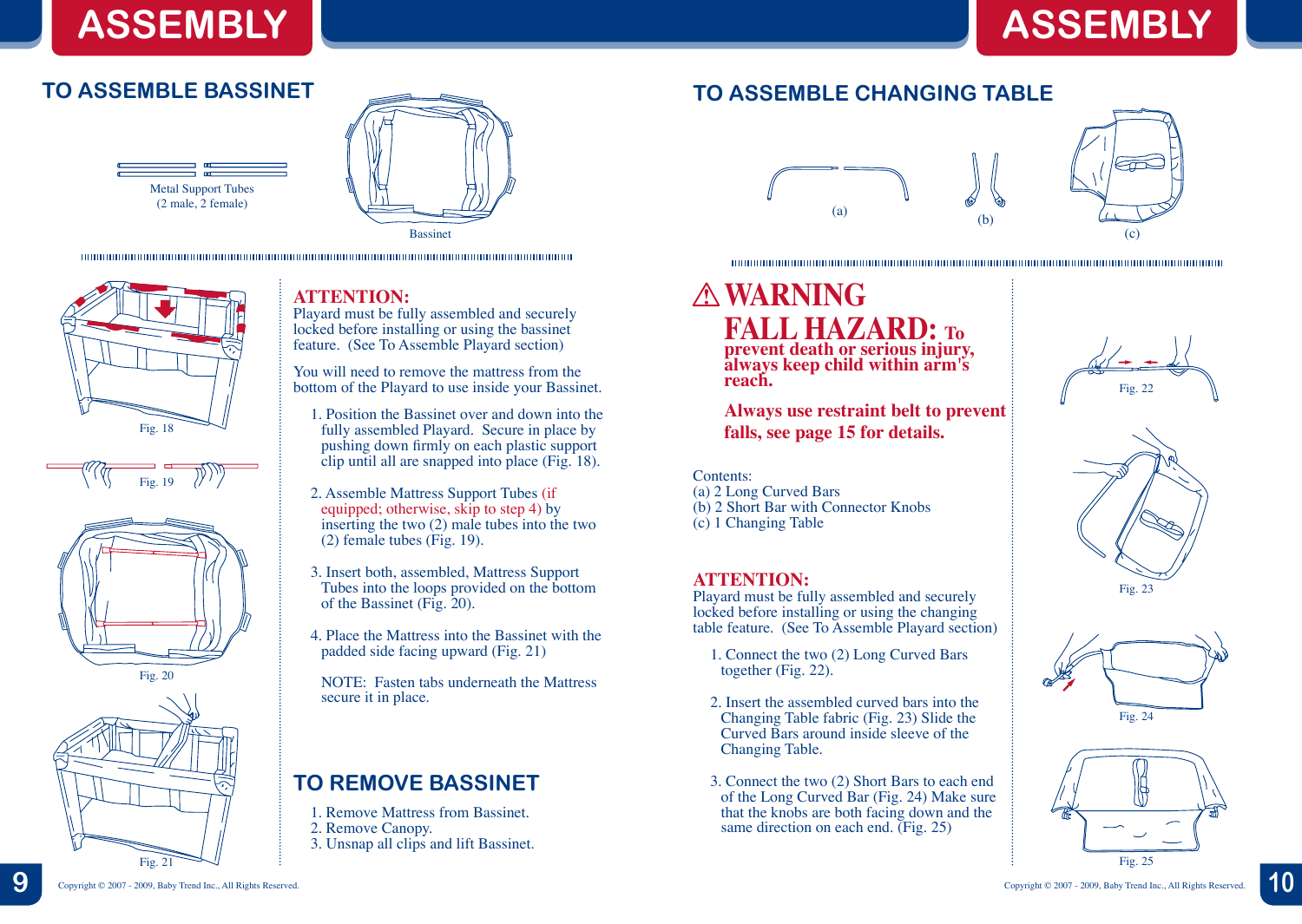# **ASSEMBLY ASSEMBLY**







4. Insert Connector Knob Prongs into holes located on both corners of the Playard (Fig. 26).

5. Turn the Connector Knobs counter clockwise to lock into place (Fig. 27).

6. Flip Changing Table over onto Playard (Fig. 28).

7. Snap the two (2) buttons on the flap down onto the Playard (Fig. 29).

**IMPORTANT:** Check that the Changing Table is correctly and securely installed BEFORE each use.

### **To use changing table restraint system**

1. Place child on changing table, make sure hand and arms are clear of the restraint. Bring the restraint around the child's waist and clip the male and female ends of the buckle together. (Fig. 30)

2. Tighten strap until fits snug around child's waist. **DO NOT OVER TIGHTEN**. (Fig. 31)

3. To remove, unsnap the buckle.

### **ATTENTION: NEVER** use changing table if it is damaged or broken.

**To remove changing table**

Flip Changing Table to the outside of the Playard. Unsnap fabric flap of Changing Table from Playard. Twist Connector Knobs clockwise to unlock. (Fig. 32) Remove Changing Table from Playard (Fig. 33) and disconnect the Short Bars from the Curved Bar by pressing on the snap buttons and pulling apart. Remove Curved Bar from Changing Table sleeve.



## **PARENT ORGANIZER ASSEMBLY**





1. Parent Organizer: Position each hook so that the hooked end is facing the rear side of the organizer. Press the hook down firmly into the slot until it snaps into place. (Fig. 34)

Diaper Stacker: Skip to step 2.

2. Connect the Parent Organizer/Diaper Stacker to the Playard by sliding the two (2) connecting clips over an open portion of the top rail of the Playard. (Fig. 35)

NOTE: The Parent Organizer/Diaper Stacker can only be installed on open sides of the Playard where the connecting clips can easily be attached without interfering with other features.





**11** Copyright © 2007 - 2009, Baby Trend Inc., All Rights Reserved. Copyright © 2007 - 2009, Baby Trend Inc., All Rights Reserved. **12**